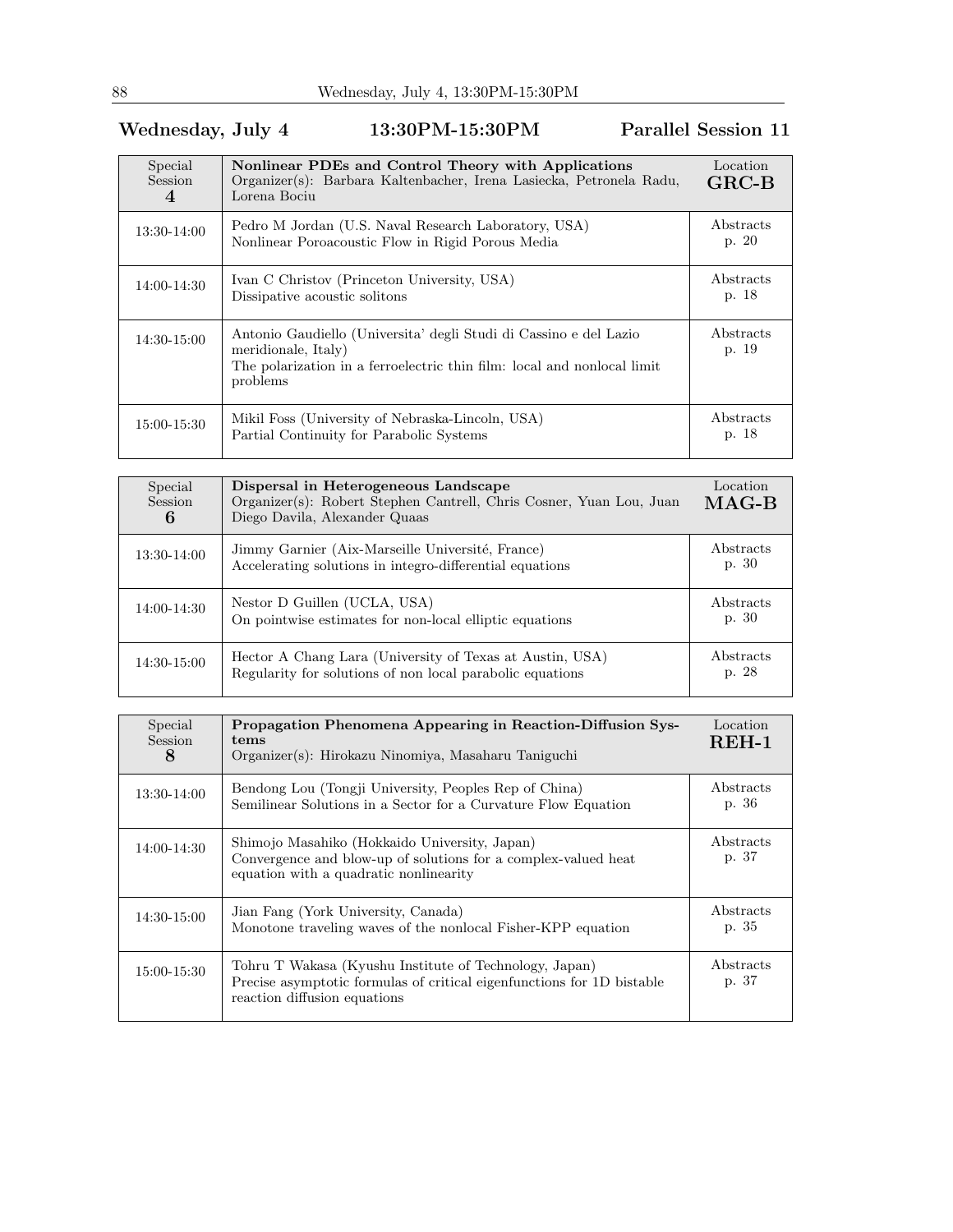| Special<br>Session<br>9 | Mathematics for Information Processing and Management<br>Organizer(s): Jianhong Wu, Zongben Xu                                                                 | Location<br>REH-5  |
|-------------------------|----------------------------------------------------------------------------------------------------------------------------------------------------------------|--------------------|
| 13:30-14:00             | Deyu Meng (Xi'an Jiaotong University, Peoples Rep of China)<br>A divide-and-conquer approach to effective and efficient L1 norm<br>matrix factorization        | Abstracts<br>p. 40 |
| 14:00-14:30             | Seyed Moghadas (York University, Canada)<br>Agent-Based Modelling Frameworks for developing public health<br>policies                                          | Abstracts<br>p. 41 |
| 14:30-15:00             | Yang Mu (University of Massachusetts, USA)<br>Tensor regression model for Crime Prediction                                                                     | Abstracts<br>p. 41 |
| $15:00 - 15:30$         | Zhou Zhang (School of Management, Xi'an Jiaotong University,<br>Peoples Rep of China)<br>An improved model of anonymous entity resolution in the public sector | Abstracts<br>p. 42 |

| Special<br>Session<br>10 | Computational and Nonautonomous Dynamics<br>Organizer(s): Michael Dellnitz, Oliver Junge, Stefan Siegmund                                        | Location<br>$GRC-A$ |
|--------------------------|--------------------------------------------------------------------------------------------------------------------------------------------------|---------------------|
| 13:30-14:00              | Ken J Palmer (Providence University, Taiwan)<br>Rigorous Connecting Orbits from Numerics                                                         | Abstracts<br>p. 46  |
| 14:00-14:30              | Stephen Lucas (James Madison University, USA)<br>Simple Heteroclinic Orbit Examples in the Plane                                                 | Abstracts<br>p. 45  |
| 14:30-15:00              | Gianni Arioli (Politecnico di Milano, Italy)<br>A computer assisted enclosure for invariant manifolds                                            | Abstracts<br>p. 43  |
| 15:00-15:30              | Mirko Hessel-von Molo (University of Paderborn, Germany)<br>Computing invariant sets with Newton-type iterations: towards a<br>covering approach | Abstracts<br>p. 44  |

| Special<br>Session<br>16 | <b>Reaction Diffusion Equations and Applications</b><br>Organizer(s): Jerome Goddard, Ratnasingham Shivaji                                            | Location<br>$REH-8$ |
|--------------------------|-------------------------------------------------------------------------------------------------------------------------------------------------------|---------------------|
| 13:30-14:00              | Abdur Raheem (indian Institute of Technology, Kanpur, India)<br>A study of delayed cooperation diffusion system with Dirichlet<br>boundary conditions | Abstracts<br>p. 75  |
| 14:00-14:30              | Maya Chhetri (UNC Greensboro, USA)<br>Existence and Nonexistence of Positive Solutions For a Special Class of<br>Elliptic Systems                     | Abstracts<br>p. 73  |
| 14:30-15:00              | Inbo Sim (University of Ulsan, Korea)<br>Existence of solutions for degenerate elliptic $p(x)$ -Laplacian                                             | Abstracts<br>p. 77  |
| 15:00-15:30              | Eun Kyoung Lee (Pusan National University, Korea)<br>Existence of the second positive solution for a p-Laplacian problem                              | Abstracts<br>p. 75  |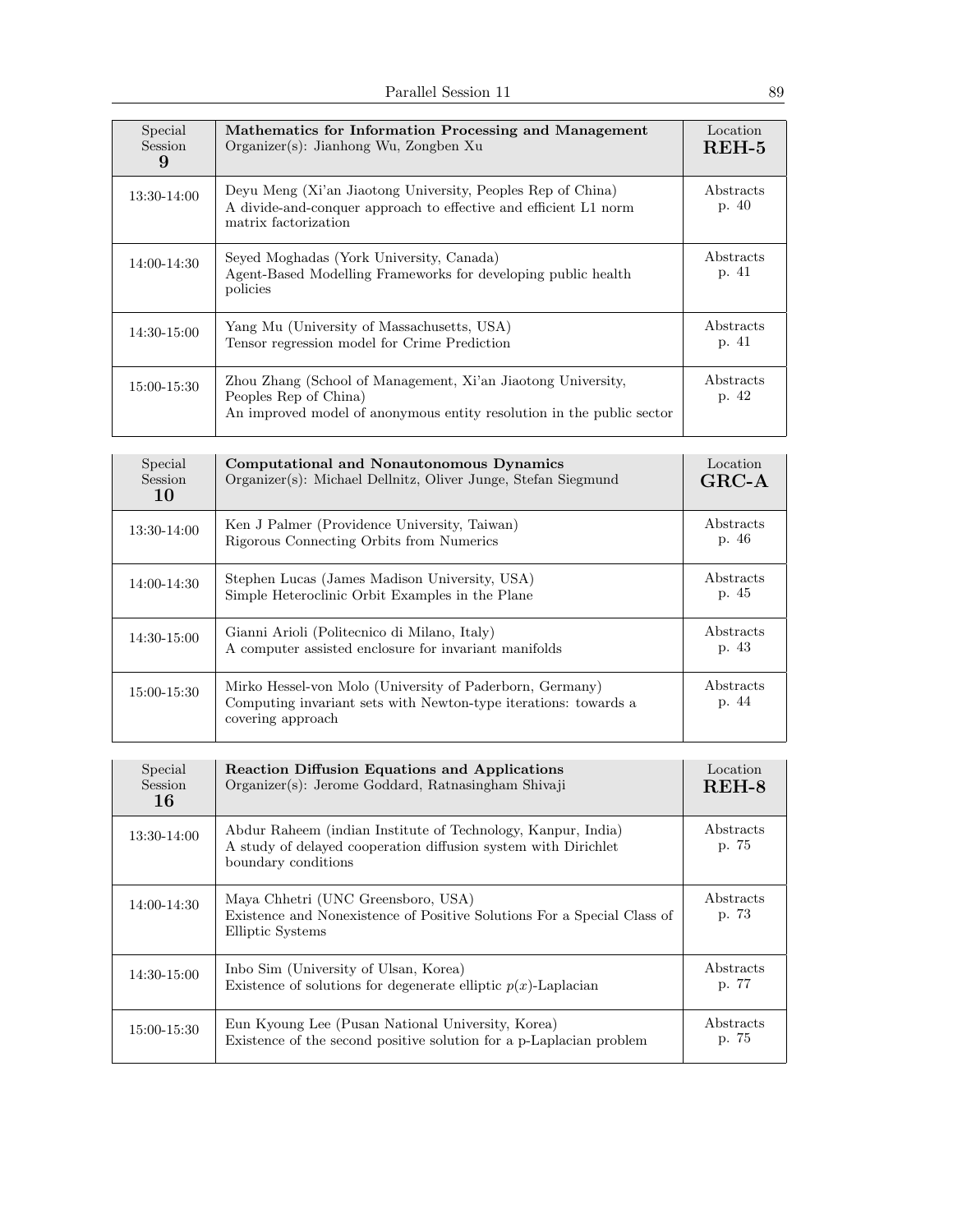| Special<br>Session<br>29 | Self-organized Behavior of Nonlinear Elliptic Equations and<br>Pattern Formation of Strongly Interacting Systems<br>Organizer(s): Susanna Terracini, Jun-cheng Wei | Location<br>$GRC-H$ |
|--------------------------|--------------------------------------------------------------------------------------------------------------------------------------------------------------------|---------------------|
| 13:30-14:00              | Hugo Tavares (University of Lisbon, Portugal)<br>Optimal partition problems involving Laplacian eigenvalues                                                        | Abstracts<br>p. 131 |
| 14:00-14:30              | Gianmaria Verzini (Politecnico di Milano, Italy)<br>Natural constraints in variational methods and superlinear<br>Schroedinger systems                             | Abstracts<br>p. 132 |
| 14:30-15:00              | Juncheng Wei (Chinese University of Hong Kong, Hong Kong)<br>Qualitative properties and existence results for an nonlinear elliptic<br>system                      | Abstracts<br>p. 132 |
| 15:00-15:30              | Matthias Winter (Brunel University, England)<br>Spiky Patterns in a Consumer Chain Model                                                                           | Abstracts<br>p. 132 |

| Special<br>Session<br>32 | <b>Existence and Multiplicity Results in Elliptic Variational Prob-</b><br>lems<br>Organizer(s): G. Bonanno, S. Carl, S. A. Marano, D. Motreanu | Location<br>$REH-9$ |
|--------------------------|-------------------------------------------------------------------------------------------------------------------------------------------------|---------------------|
| 13:30-14:00              | Shibo Liu (Xiamen University, Peoples Rep of China)<br>Standing waves of nonlinear Schrodinger equation                                         | Abstracts<br>p. 144 |
| 14:00-14:30              | Petru Jebelean (West University of Timisoara, Romania)<br>Multiple critical orbits for a class of lower semicontinuous functionals              | Abstracts<br>p. 144 |
| 14:30-15:00              | Michael M Melgaard (Dublin Institute of Technology, Ireland)<br>Elliptic variational problems with nonlocal operators                           | Abstracts<br>p. 144 |
| $15:00 - 15:30$          | Antonia Chinni (University of Messina, Italy)<br>Multiple solutions for Dirichlet problems involving the $p(x)$ -Laplace<br>operator            | Abstracts<br>p. 143 |

| Special<br>Session<br>36 | Stochastic Partial Differential Equations and their Optimal<br>Control<br>Organizer(s): Wilfried Grecksch                                               | Location<br>POI-A   |
|--------------------------|---------------------------------------------------------------------------------------------------------------------------------------------------------|---------------------|
| 13:30-14:00              | Hans-Joerg Starkloff (University of Applied Sciences Zwickau,<br>Germany)<br>Generalized polynomial chaos expansion and the solution of random<br>pdes  | Abstracts<br>p. 162 |
| 14:00-14:30              | Antie Mugler (Brandenburg University of Technology Cottbus,<br>Germany)<br>On random partial differential equations                                     | Abstracts<br>p. 161 |
| 14:30-15:00              | Martin Sauer (Department of Mathematics, TU Darmstadt, Germany)<br>Kolmogorov Equations for Randomly Forced Fluids                                      | Abstracts<br>p. 162 |
| 15:00-15:30              | Christian F Roth (Martin-Luther-University Halle-Wittenberg,<br>Germany)<br>A Maximum Principle for a Distributed Stochastic Optimal Control<br>Problem | Abstracts<br>p. 162 |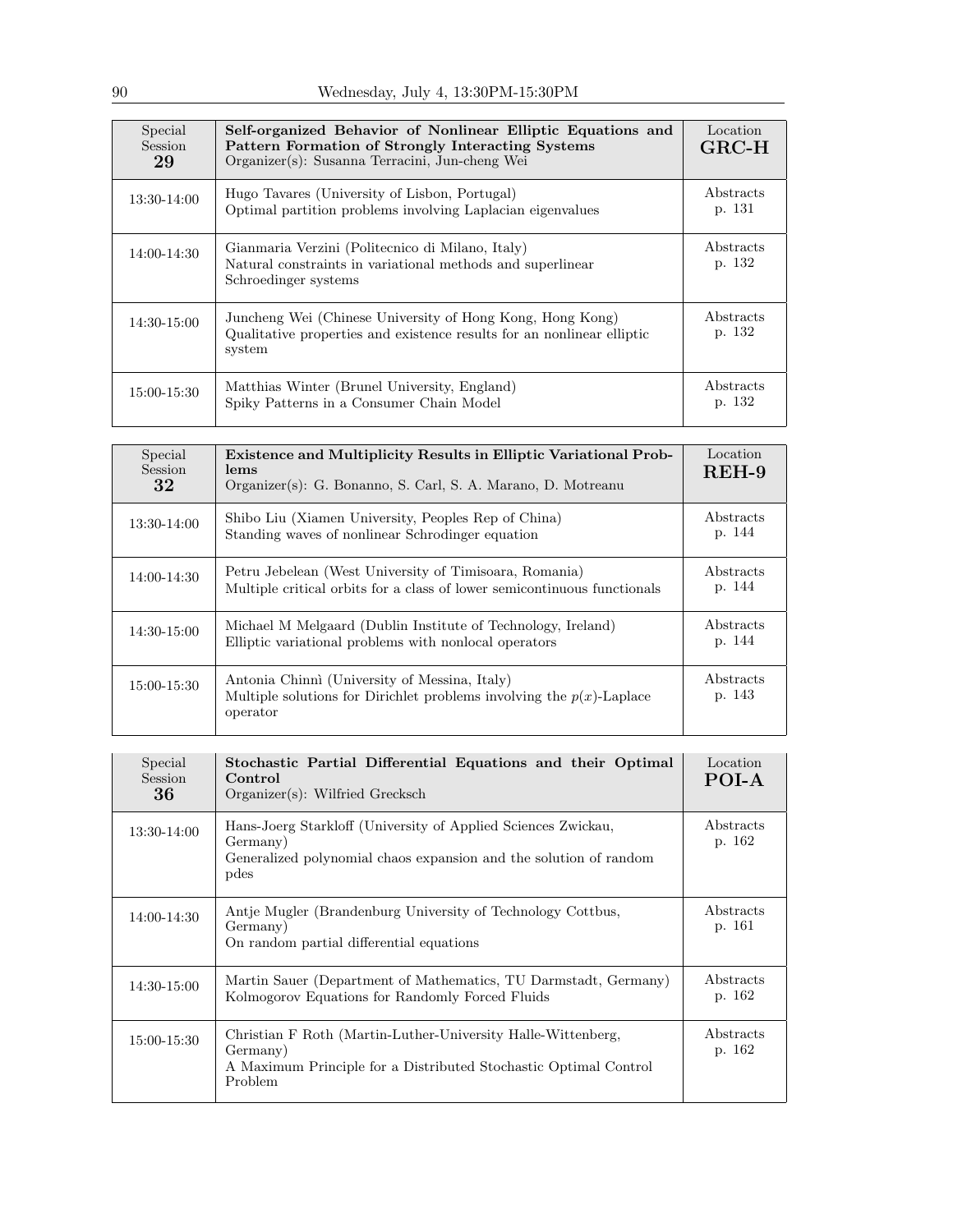| Special<br>Session<br>38 | Bifurcations and Asymptotic Analysis of Solutions of Nonlinear<br>Models<br>Organizer(s): Jann-Long Chern, Yoshio Yamada, Shoji Yotsutani                         | Location<br>PAL-A   |
|--------------------------|-------------------------------------------------------------------------------------------------------------------------------------------------------------------|---------------------|
| 13:30-14:00              | Hidemitsu Wadade (Gifu University, Japan)<br>On the sharp constant for the weighted Trudinger-Moser type<br>inequality of the scaling invariant form              | Abstracts<br>p. 168 |
| 14:00-14:30              | Chun-Hsiung Hsia (National Taiwan University, Taiwan)<br>Dynamical bifurcation of the two dimensional Swift-Hohenberg<br>equation with odd periodic condition     | Abstracts<br>p. 166 |
| 14:30-15:00              | Tien-Tsan Shieh (National Chiao-Tung University, Taiwan)<br>Bifurcation analysis for the superconducting/normal phase transition<br>of the Ginzburg-Landau system | Abstracts<br>p. 168 |
| 15:00-15:30              | Hans Koch (The University of Texas at Austin, USA)<br>Non-symmetric low-index solutions for symmetric boundary value<br>problems                                  | Abstracts<br>p. 167 |

| Special<br>Session<br>39 | Polynomial Methods for Differential Equations and Dynamical<br><b>Systems</b><br>Organizer(s): Stephen Lucas, James Stanley Sochacki, Roger Thelwell,<br>Paul Warne | Location<br>$REH-6$ |
|--------------------------|---------------------------------------------------------------------------------------------------------------------------------------------------------------------|---------------------|
| $13:30-14:00$            | Jun-Sheng Duan (Shanghai Institute of Technology, Peoples Rep of<br>China)<br>Fast generation algorithms for the Adomian polynomials                                | Abstracts<br>p. 170 |
| 14:00-14:30              | Richard D Neidinger (Davidson College, USA)<br>Efficient Recurrence Relations for Univariate and Multivariate Taylor<br>Series Coefficients                         | Abstracts<br>p. 171 |
| 14:30-15:00              | Saroj Aryal (University of Wyoming, USA)<br>Sparse Moment Sequences                                                                                                 | Abstracts<br>p. 170 |
| 15:00-15:30              | Joseph D Rudmin (James Madison University, USA)<br>Padé Approximants and Pole Extraction Near Singular Points.                                                      | Abstracts<br>p. 171 |

| Special<br>Session<br>41 | New Developments in Qualitative Behavior of Evolutionary<br><b>PDEs</b><br>Organizer(s): Ryo Ikehata, Grozdena Todorova        | Location<br>$\rm{PAL-CC}$  |
|--------------------------|--------------------------------------------------------------------------------------------------------------------------------|----------------------------|
| 13:30-14:00              | Ruy Charão (Federal University of Santa Catarina, Brazil)<br>Energy decay of a magnetoelastic system in an exterior 3-D domain | <b>Abstracts</b><br>p. 173 |
| 14:00-14:30              | Ryo Ikehata (Hiroshima University, Japan)<br>Energy decay estimates for wave equations with a fractional damping               | Abstracts<br>p. 174        |
| 14:30-15:00              | Grozdena Todorova (University of Tennessee, USA)<br>Generalized diffusion phenomenon in Hilbert space                          | Abstracts<br>p. 176        |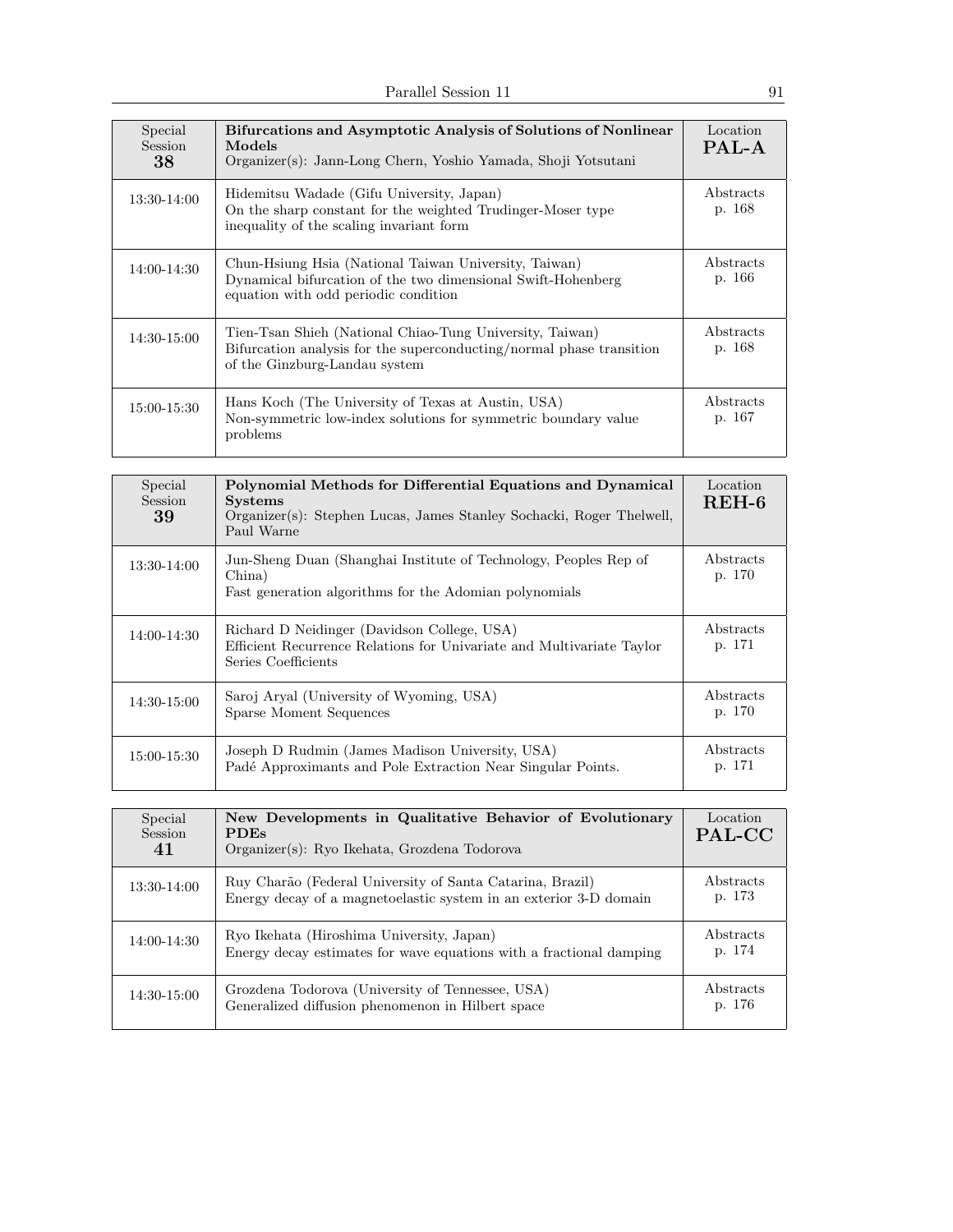| Special<br><b>Session</b><br>42 | Global or/and Blowup Solutions for Nonlinear Evolution Equa-<br>tions and Their Applications<br>Organizer(s): George Chen, Ming Mei                                                         | Location<br>$REH-4$ |
|---------------------------------|---------------------------------------------------------------------------------------------------------------------------------------------------------------------------------------------|---------------------|
| 13:30-14:00                     | Weihua Ruan (Purdue University Calumet, USA)<br>Viscosity Solutions of a Class of Degenerate Quasilinear Parabolic<br>Equations                                                             | Abstracts<br>p. 180 |
| 14:00-14:30                     | Chi-Tien Lin (Providence University, Taiwan)<br>Numerical study for long-time solutions for some hyperbolic<br>conservation laws with nonlinear term                                        | Abstracts<br>p. 179 |
| 14:30-15:00                     | Xiongfeng Yang (Shanghai Jiao Tong University, Peoples Rep of China)<br>Global existence and asymptotic behavior of the solutions to the three<br>dimensional bipolar Euler-Poisson systems | Abstracts<br>p. 181 |
| 15:00-15:30                     | Koji Kikuchi (Shizuoka University, Japan)<br>An analysis in the space of BV functions for the equation of motion of<br>a vibrating membrane with a "viscosity" term                         | Abstracts<br>p. 179 |

| Special<br>Session<br>43 | <b>Stochastic Networks with Applications to Neuroscience</b><br>Organizer(s): Lee DeVille, Georgi Medvedev                                               | Location<br>$REH-7$ |
|--------------------------|----------------------------------------------------------------------------------------------------------------------------------------------------------|---------------------|
| 13:30-14:00              | Georgi S Medvedev (Drexel University, USA)<br>The geometry of spontaneous spiking in neuronal networks                                                   | Abstracts<br>p. 184 |
| 14:00-14:30              | Eli Shlizerman (University of Washington, USA)<br>Competing spatiotemporal neural codes in the olfaction of the<br>Manduca sexta moth                    | Abstracts<br>p. 185 |
| 14:30-15:00              | Stephen Berning (University of Illinois, USA)<br>Dynamics of a Stochastic Neuronal Network Model with Inhibatory<br>Neurons                              | Abstracts<br>p. 183 |
| 15:00-15:30              | Andrea K Barreiro (Southern Methodist University, USA)<br>Modeling collective neural activity: when are pairwise maximum<br>entropy methods good enough? | Abstracts<br>p. 183 |

| Special<br>Session<br>44 | Applications of Chaotic and Stochastic Multiscale Dynamics<br>Organizer(s): Rafail Abramov, Gregor Kovacic, Ilya Timofeyev                              | Location<br>$REH-2$ |
|--------------------------|---------------------------------------------------------------------------------------------------------------------------------------------------------|---------------------|
| 13:30-14:00              | Kevin K Lin (University of Arizona, USA)<br>Faster Dynamic Monte Carlo via Markov Couplings                                                             | Abstracts<br>p. 188 |
| 14:00-14:30              | Yi Sun (University of South Carolina, USA)<br>A Multiscale Method for Epitaxial Growth                                                                  | Abstracts<br>p. 189 |
| 14:30-15:00              | Arjun Beri (Mathematical Biosciences Institute, USA)<br>A general Method for Parametric Estimation of Stochastic Volatility<br>Models                   | Abstracts<br>p. 186 |
| 15:00-15:30              | Rafail V Abramov (University of Illinois at Chicago, USA)<br>A simple linear response closure approximation for slow dynamics of a<br>multiscale system | Abstracts<br>p. 186 |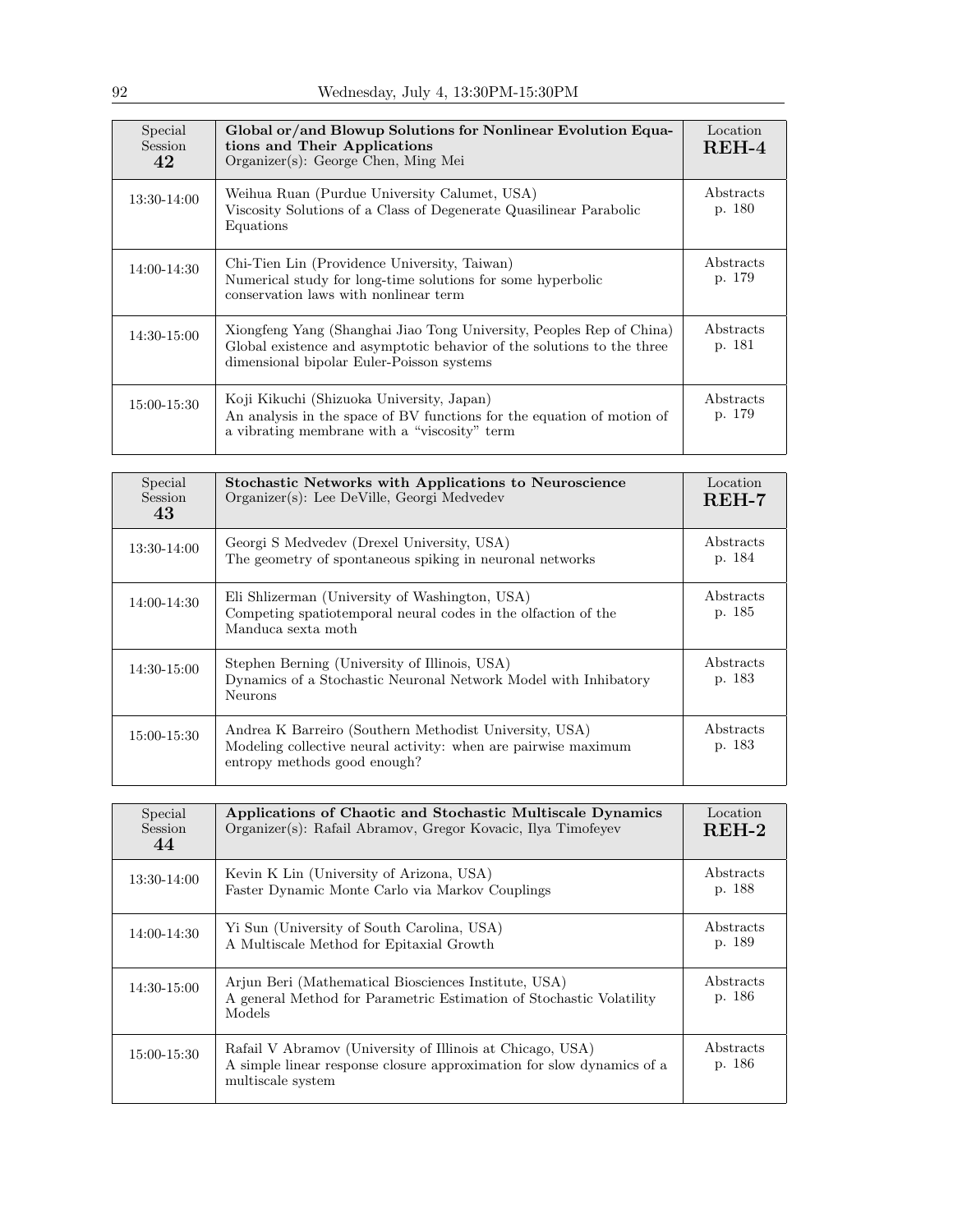| Special<br><b>Session</b><br>46 | Discrete/Continuous and Nonstandard Analysis<br>Organizer(s): Kiyoyuki Tchizawa, Imme van den Berg                                     | Location<br><b>PAL-D</b> |
|---------------------------------|----------------------------------------------------------------------------------------------------------------------------------------|--------------------------|
| 13:30-14:00                     | Shigeaki Nagamachi (Tokushima University, Japan)<br>Relativistic quantum field theory with a fundamental length                        | Abstracts<br>p. 196      |
| 14:00-14:30                     | Kiyoyuki Tchizawa (Institute of Administration Engineering, Ltd.,<br>Japan)<br>On relative stability in 4-dimensional canard           | Abstracts<br>p. 196      |
| 14:30-15:00                     | Imme I van den Berg (University of Evora, Portugal)<br>Transitions between discreteness and continuity of all orders of<br>regularity. | Abstracts<br>p. 196      |
| 15:00-15:30                     | Keita Yokoyama (Pennsylvania State University, USA)<br>A proof-theoretic approach for Nonstandard Analysis                             | Abstracts<br>p. 196      |

| Special<br><b>Session</b><br>47 | <b>Dynamics and Games</b><br>Organizer(s): Alberto Pinto, Michel Benaim                                                      | Location<br>POI-C   |
|---------------------------------|------------------------------------------------------------------------------------------------------------------------------|---------------------|
| $13:30-14:00$                   | Helena Ferreira (LIAAD, Portugal)<br>Nash equilibria in a platonic idealized psychological model                             | Abstracts<br>p. 198 |
| 14:00-14:30                     | Helena Ferreira (LIAAD, Portugal)<br>Bayesian-Nash equilibria in a cave psychological model                                  | Abstracts<br>p. 198 |
| $14:30-15:00$                   | James Keesling (University of Florida, USA)<br>Application of Queueing Theory to Emergency Care                              | Abstracts<br>p. 199 |
| 15:00-15:30                     | Jay Kovats (Florida Institute of Technology, USA)<br>The $W^{2,p}$ Regularity for Solutions of the Simplest Isaacs Equations | Abstracts<br>p. 199 |

| Special<br>Session<br>51 | <b>Ordinal Symbolic Dynamics and Applications</b><br>Organizer(s): Jose Maria Amigo, Karsten Keller                                                                                      | Location<br>POI-B   |
|--------------------------|------------------------------------------------------------------------------------------------------------------------------------------------------------------------------------------|---------------------|
| 13:30-14:00              | Ulrich Parlitz (Max Planck Institute for Dynamics and<br>Self-Organization, Germany)<br>Nonlinear Signal Analysis and Classification using Ordinal Patterns                              | Abstracts<br>p. 216 |
| 14:00-14:30              | Grzegorz Graff (Gdansk University of Technology, Poland)<br>Analysis of heart rate asymmetry by ordinal patterns                                                                         | Abstracts<br>p. 214 |
| 14:30-15:00              | Roberto A Monetti (Max Planck Institute for extraterrestrial Physics,<br>Germany)<br>Information Measures to Characterize the Coupling Complexity<br>between Dynamical System Components | Abstracts<br>p. 215 |
| 15:00-15:30              | David Arroyo (Universidad Autonoma de Madrid, Spain)<br>Event detection, multimodality and non-stationarity: order patterns, a<br>tool to rule them all?                                 | Abstracts<br>p. 213 |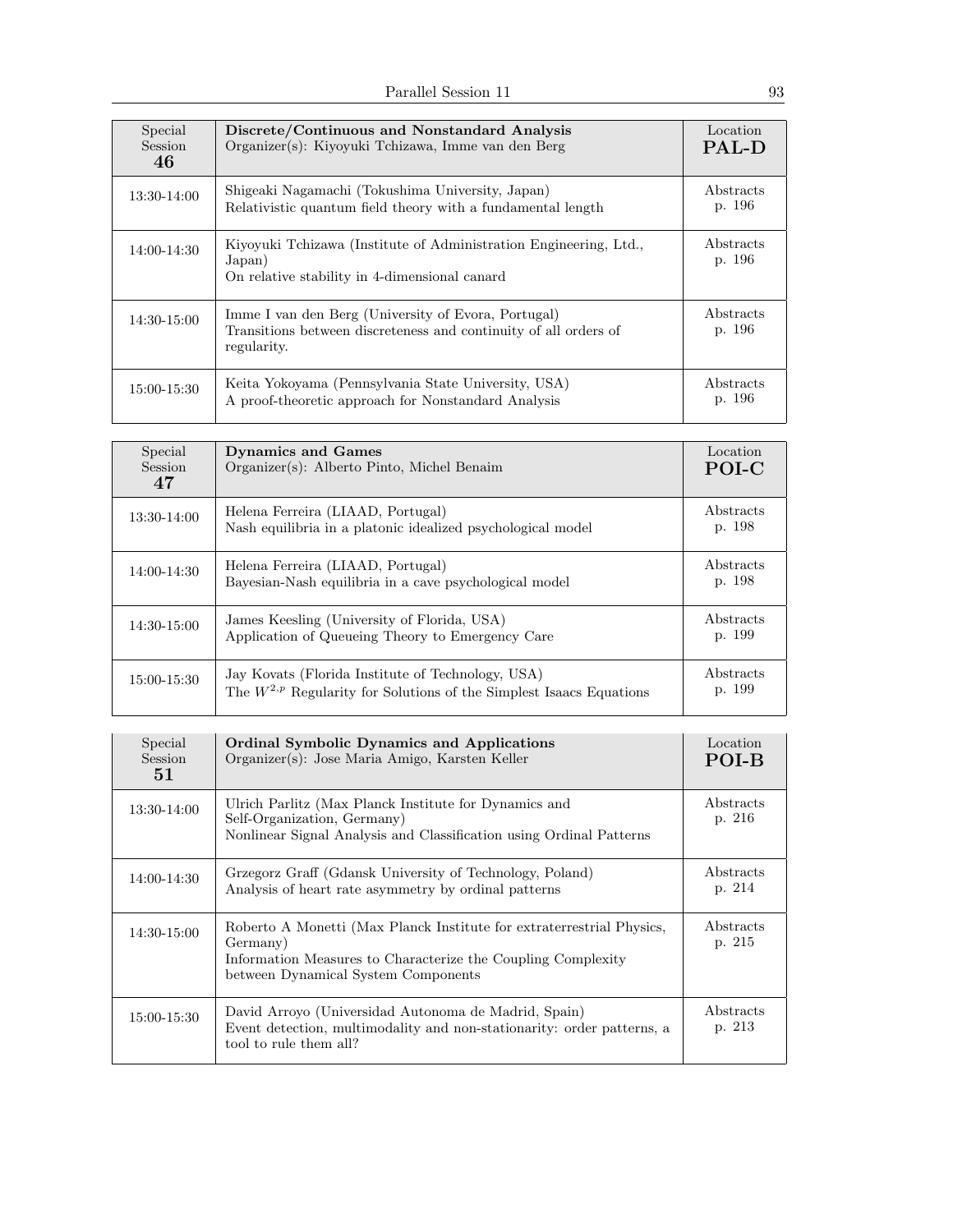| Special<br><b>Session</b><br>54 | <b>Dynamics in Complex Networks</b><br>Organizer(s): Juan A. Almendral, Miguel Romance                                                               | Location<br>$MAG-C$ |
|---------------------------------|------------------------------------------------------------------------------------------------------------------------------------------------------|---------------------|
| $13:30-14:00$                   | Rosa M Benito (Universidad Politecnica de Madrid, Spain)<br>Dynamics in a social network surrounding an online political protest                     | Abstracts<br>p. 222 |
| 14:00-14:30                     | F. Javier Borondo (Universidad Politecnica de Madrid, Spain)<br>Analyzing offline events through the mirror of Online Social Networks                | Abstracts<br>p. 223 |
| $14:30-15:00$                   | Juan Carloss J Losada (Universidad Politecnica de Madrid, Spain)<br>Analysis of human behaviors from telephone interactions. Serendipity<br>measures | Abstracts<br>p. 224 |
| 15:00-15:30                     | Mahsa Maghami (University of Central Florida, USA)<br>Influence Maximization for Advertising in Multi-agent Markets                                  | Abstracts<br>p. 224 |

| Special<br>Session<br>55 | <b>Nonlinear Elliptic and Parabolic Problems</b><br>$Organizer(s)$ : Julian Lopez-Gomez                                                                  | Location<br>$GRC-C$ |
|--------------------------|----------------------------------------------------------------------------------------------------------------------------------------------------------|---------------------|
| $13:30-14:00$            | Sze-Bi Hsu (National Tsing-Hua .University, Taiwan)<br>Single Phytoplankton Growth on Light and Nutrient in a Water<br>Column                            | Abstracts<br>p. 227 |
| $14:00 - 14:30$          | Zhifu Xie (Virginia State University, USA)<br>Blow-up Rate and Uniqueness of Singular Radial Solutions for a Class<br>of Quasi-Linear Elliptic Equations | Abstracts<br>p. 230 |
| 14:30-15:00              | Georg Hetzer (Auburn University, USA)<br>Diffusion-driven Instability for Non-autonomous Problems                                                        | Abstracts<br>p. 227 |
| 15:00-15:30              | Lei Wei (Jiangsu Normal University, Peoples Rep of China)<br>Positive solutions of elliptic equation with Hardy potential                                | Abstracts<br>p. 230 |

| Special<br>Session<br>62 | PDEs and Dynamical Systems, and Their Applications<br>Organizer(s): Soo Kyung Joo, Jinhae Park, Tuoc Van Phan                                                    | Location<br>$GRC-I$ |
|--------------------------|------------------------------------------------------------------------------------------------------------------------------------------------------------------|---------------------|
| 13:30-14:00              | Antoine Choffrut (Universitaet Leipzig, Germany)<br>The local structure of the set of steady-states to the 2D incompressible<br>Euler equations of hydrodynamics | Abstracts<br>p. 241 |
| 14:00-14:30              | Ho Lee (Max Planck Institute for Gravitational Physics, Germany)<br>Global existence and nonrelativistic limit for the<br>Vlasov-Maxwell-Chern-Simons system     | Abstracts<br>p. 243 |
| 14:30-15:00              | Luan T Hoang (Texas Tech University, USA)<br>A Poincaré-Dulac normal form for Navier-Stokes equations                                                            | Abstracts<br>p. 242 |
| 15:00-15:30              | Kyungkeun Kang (Yonsei University, Korea)<br>Local estimates of weak solutions for steady-state non-Newtonian fluid<br>flows                                     | Abstracts<br>p. 242 |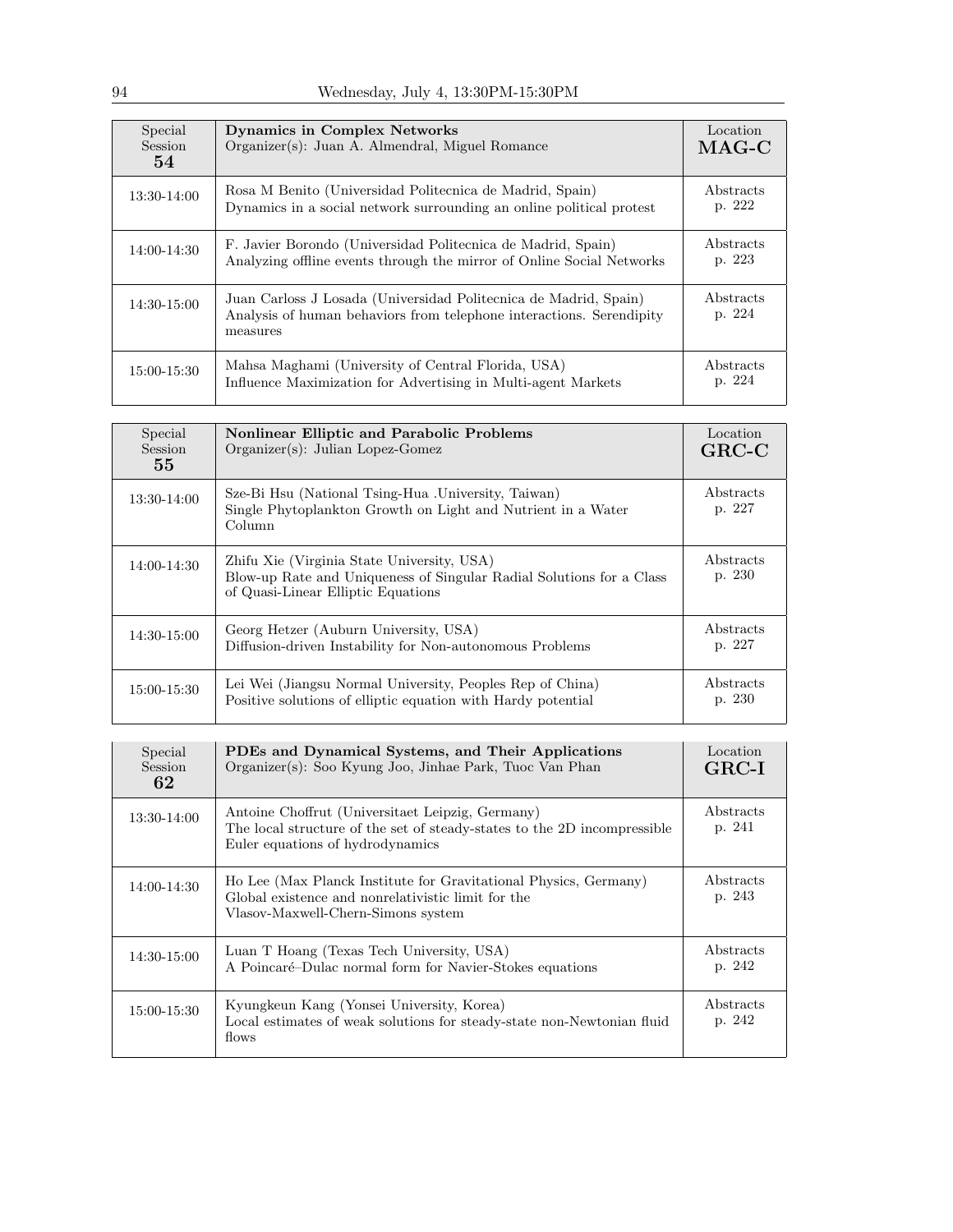| Special<br>Session<br>68 | Analysis and Simulations of Nonlinear Systems<br>$Organizer(s)$ : Wei Feng, Zhaosheng Feng                                                              | Location<br>$MAG-A$ |
|--------------------------|---------------------------------------------------------------------------------------------------------------------------------------------------------|---------------------|
| 13:30-14:00              | Qishao Q Lu (Beihang Univ., Peoples Rep of China)<br>Burst synchronization and rhythm dynamics in neuronal networks                                     | Abstracts<br>p. 261 |
| 14:00-14:30              | Canan Celik Karaaslanli (Bahcesehir University, Turkey)<br>Hopf Bifurcation Analysis of a Predator- Prey System with Discrete<br>and Distributed Delays | Abstracts<br>p. 260 |
| 14:30-15:00              | Indranil SenGupta (University of Texas- El Paso, USA)<br>Hyper-spherical harmonics and jumps in financial markets                                       | Abstracts<br>p. 262 |
| 15:00-15:30              | Lijun Zhang (Zhejiang Sci-Tech University, Peoples Rep of China)<br>The effects of singular lines in nonlinear wave equations                           | Abstracts<br>p. 263 |

| Special<br><b>Session</b><br>77 | The Navier-Stokes Equations and Related Problems<br>Organizer(s): Sarka Necasova, Reimund Rautmann, Werner Varnhorn                              | Location<br>$REH-3$ |
|---------------------------------|--------------------------------------------------------------------------------------------------------------------------------------------------|---------------------|
| 13:30-14:00                     | Josef Bemelmans (RWTH Aachen University, Germany)<br>An obstacle problem for capillary surfaces                                                  | Abstracts<br>p. 286 |
| 14:00-14:30                     | Adelia Sequeira (Technical University of Lisbon, Portugal)<br>Fluid-Structure Interaction Problems in Hemodynamics                               | Abstracts<br>p. 289 |
| 14:30-15:00                     | Ana Silvestre (Instituto Superior Técnico, Portugal)<br>On the motion of a fluid-rigid ball system at the zero limit of the rigid<br>ball radius | Abstracts<br>p. 289 |
| 15:00-15:30                     | Ewelina Zatorska (University of Warsaw, Poland)<br>Chemically reacting mixtures                                                                  | Abstracts<br>p. 290 |